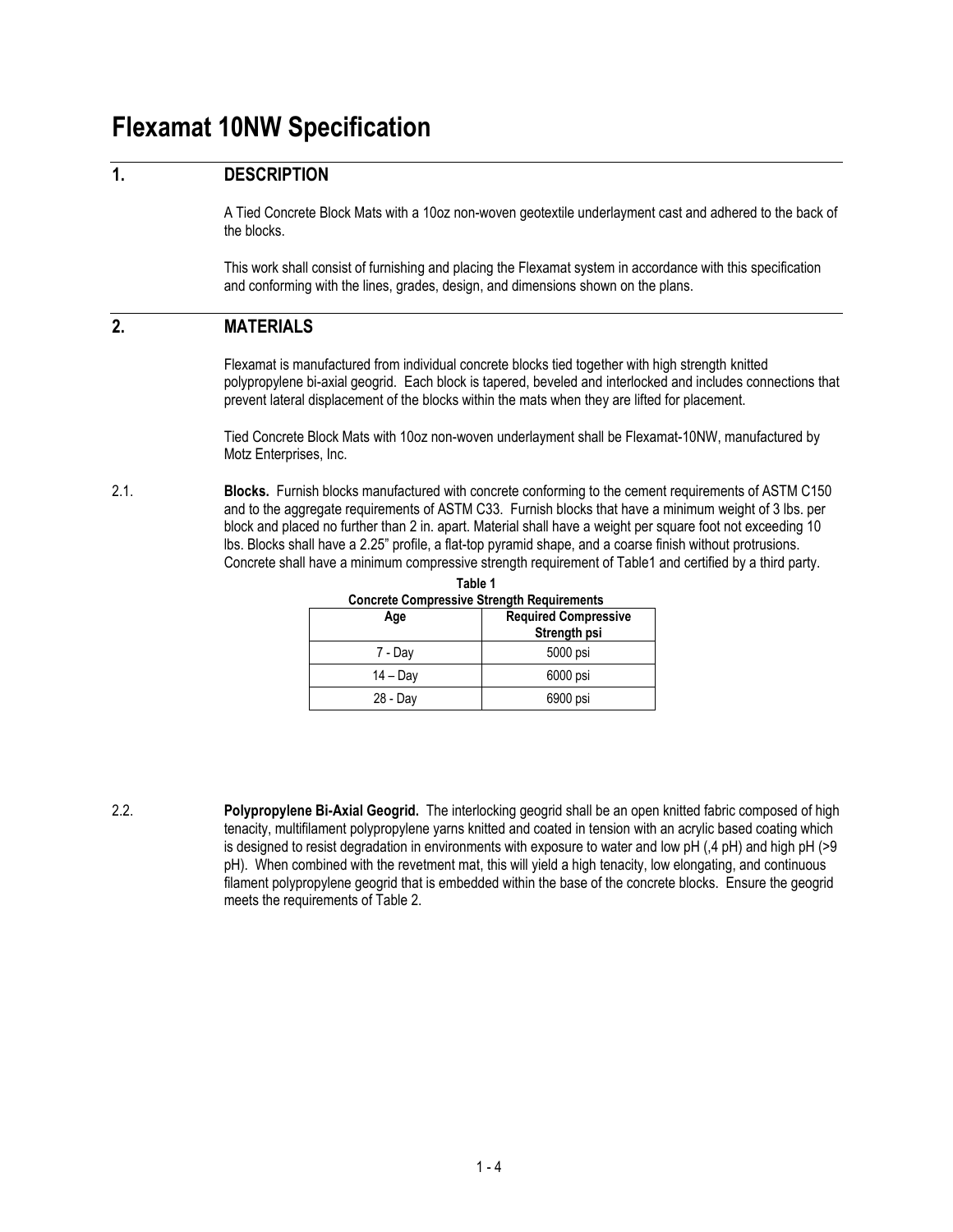| Polypropylene Bi-Axial Geogrid                               |                    |             |                          |  |  |  |
|--------------------------------------------------------------|--------------------|-------------|--------------------------|--|--|--|
| Property                                                     | Unit               | <b>Test</b> | Requirement              |  |  |  |
| Mass/Unit Area                                               | oz/yd <sup>2</sup> | ASTM D5261  | $6.5$ oz/yd <sup>2</sup> |  |  |  |
| Aperture Size                                                | English units      | Measured    | $1.4x$ 1.4 inch          |  |  |  |
| Ultimate Wide Width<br>Tensile Strength (MD x CMD)           | lb/ft              | ASTM D6637  | 2,055 lb/ft              |  |  |  |
| <b>Elongation at Ultimate</b><br>Tensile Strength (MD x CMD) | $\%$               | ASTM D6637  | 6%                       |  |  |  |
| Wide Width Tensile<br>Strength @ 2% (MD x CMD)               | lb/ft              | ASTM D6637  | 822 lb/ft                |  |  |  |
| Wide Width Tensile<br>Strength @ 5% (MD x CMD)               | lb/ft              | ASTM D6637  | 1,640 lb/ft              |  |  |  |
| <b>Tensile Modulus</b><br>@ 2% (MD x CMD)                    | lb/ft              | ASTM D6637  | 41,100 lb/ft             |  |  |  |
| <b>Tensile Modulus</b><br>@ 5% (MD x CMD)                    | lb/ft              | ASTM D6637  | 32,800 lb/ft             |  |  |  |

**Table 2**

2.3. **Geotextile Underlayment.** Mats shall have a 10oz non-woven geotextile cast onto the back of the blocks, adhering to the back of each concrete block. Puncturing holes through the 10oz non-woven geotextile to hog ring or tie through other means to the Tied Concrete Mat is unacceptable. The 10oz non-woven geotextile shall not be installed separately or loosely under the Tied Concrete Block Mat. Each block shall be cast to and adhered to the 10oz. non-woven geotextile consisting of the following properties:

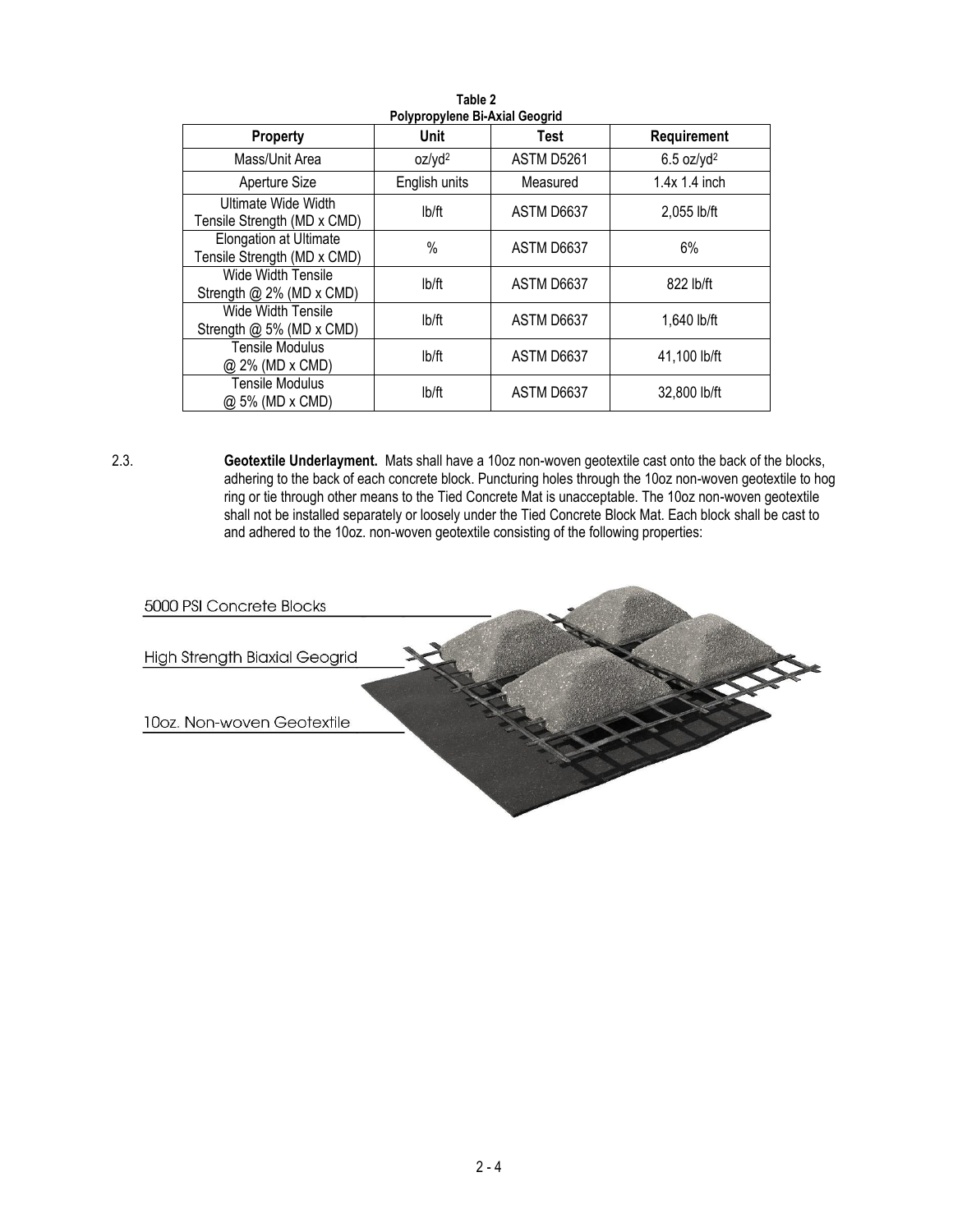| Property                  | <b>Test Method</b> | English            | <b>Metric</b>  |
|---------------------------|--------------------|--------------------|----------------|
| Weight - Typical          | ASTM D-5261        | $10 \text{ oz/sy}$ | $339$ g/sm     |
| Tensile Strength          | ASTM D-4632        | $250$ lbs          | 1,112 N        |
| Elongation @ Break        | ASTM D-4632        | 50%                | 50%            |
| Mullen Burst*             | ASTM D-3786*       | $500$ psi          | 3,447 kPa      |
| Puncture Strength*        | ASTM D-4833*       | $155$ lbs          | 690 N          |
| <b>CBR</b> Puncture       | ASTM D-6241        | 700 lbs            | 3.115 N        |
| Trapezoidal Tear          | <b>ASTM D-4533</b> | $100$ lbs          | 444 N          |
| Apparent Opening Size     | <b>ASTM D-4751</b> | 100 US Sieve       | $0.150$ mm     |
| Permittivity              | <b>ASTM D-4491</b> | $1.20$ Sec-1       | 1.20 Sec-1     |
| Water Flow Rate           | <b>ASTM D-4491</b> | $80$ g/min/sf      | 3,251 l/min/sm |
| UV Resistance @ 500 Hours | ASTM D-4355        | 70%                | 70%            |

- 2.4. **Geogrid and 10oz Non-Woven Geotextile Extensions.** Mats shall have an 8" extension of the polypropylene bi-axial geogrid and an 8" extension of the 10oz. non-woven geotextile extending along the long length of one edge of the mat. The geogrid and underlayment extension are an overlap for the subsequent mat to be installed over.
- 2.5. Cover the TCBM or otherwise protect it during long periods of storage to protect against degradation of the backing material as recommended by the manufacturer.
- 2.6. TCBM will be rolled for shipment and are packaged with lifting straps.

All mats to be inspected upon delivery. Assure that all units are sound and free of defects that would interfere with the proper placing of the unit or impair the strength or permanence of the construction.

Chipping or missing concrete resulting in a weight loss exceeding 15% of the average weight of a concrete unit is grounds for rejection by the engineer. Replace, repair or patch the damaged areas per the manufacturer's recommendations.

## **3. PERFORMANCE**

Full-Scale laboratory testing performed by an independent 3<sup>rd</sup> party testing facility with associated engineered calculations certifying the hydraulic capacity of the Erosion Control Mat meets the following requirements:

| Test             | Tested Value        | <b>Bed Slope</b> | Soil Classification | <b>Limiting Value</b>    |
|------------------|---------------------|------------------|---------------------|--------------------------|
| <b>ASTM 6460</b> | <b>Shear Stress</b> | 30%              | Sandy Loam (USDA)   | $24$ lb./ft <sup>2</sup> |
| <b>ASTM 6460</b> | Velocity            | 20%              | Loam (USDA)         | 30 ft./sec               |

# **4. ALTERNATIVE PRODUCTS**

Such products must be pre-approved in writing by the Engineer prior to bid date. Alternative product packages must be submitted to the Engineer a minimum of fifteen (15) days prior to bid date. Submittal packages for alternate products must include, as a minimum, the following:

4.1. Alternative Product Properties – Product must be comprised of materials as detailed in Section 2, including both in composition, underlayment layers and performance requirements.